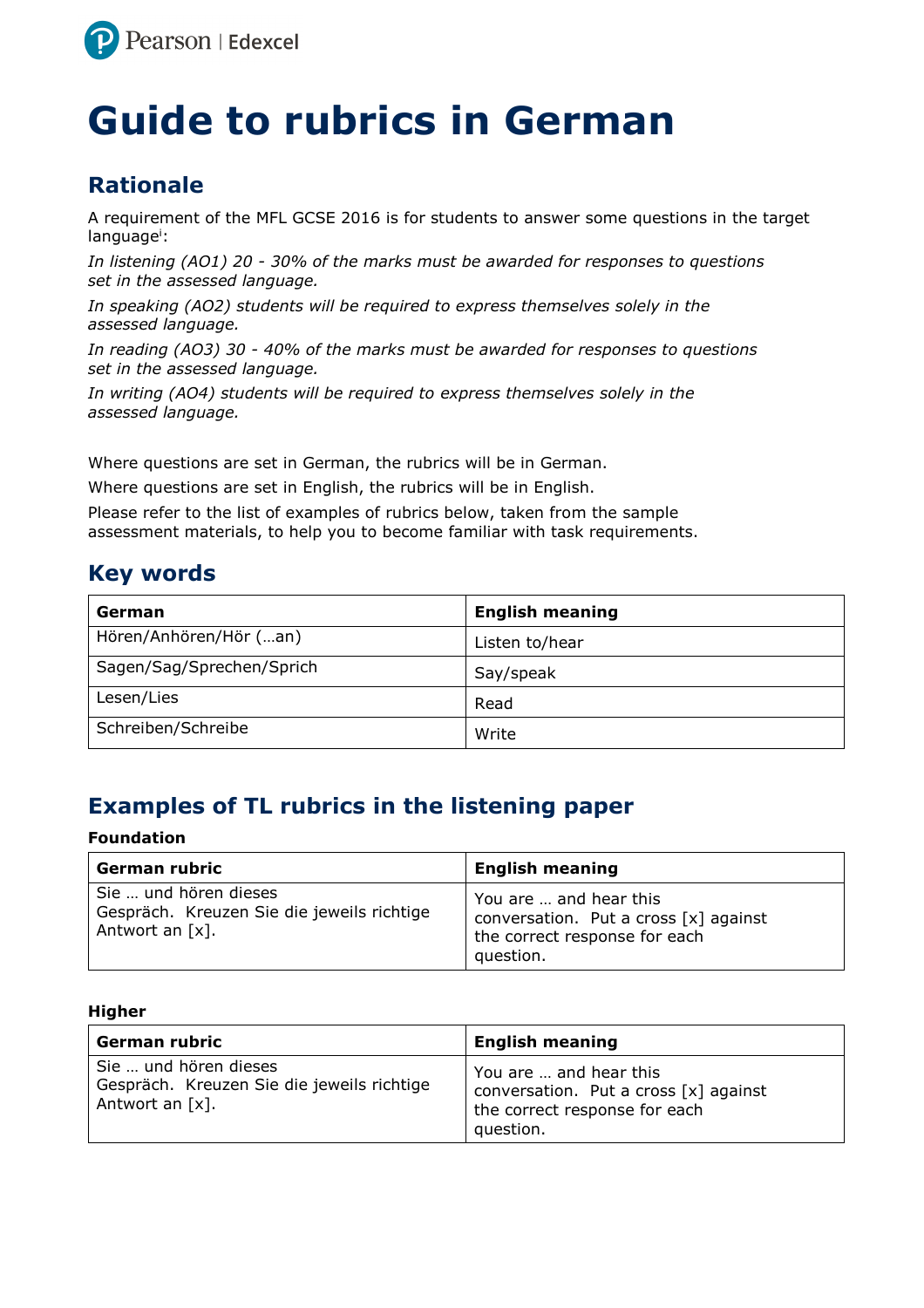

# **Examples of TL rubrics in the speaking paper**

## **Foundation**

| German rubric                                                        | <b>English meaning</b>                                            |
|----------------------------------------------------------------------|-------------------------------------------------------------------|
| Sie sind                                                             | You are                                                           |
| Sie sprechen                                                         | You speak                                                         |
| Schau dir das Foto an und sei bereit, über<br>Folgendes zu sprechen: | Look at the photo and be prepared to<br>talk about the following: |

| German rubric                                                        | <b>English meaning</b>                                            |
|----------------------------------------------------------------------|-------------------------------------------------------------------|
| Sie sind                                                             | You are                                                           |
| Sie sprechen                                                         | You speak                                                         |
| Schau dir das Foto an und sei bereit, über<br>Folgendes zu sprechen: | Look at the photo and be prepared to<br>talk about the following: |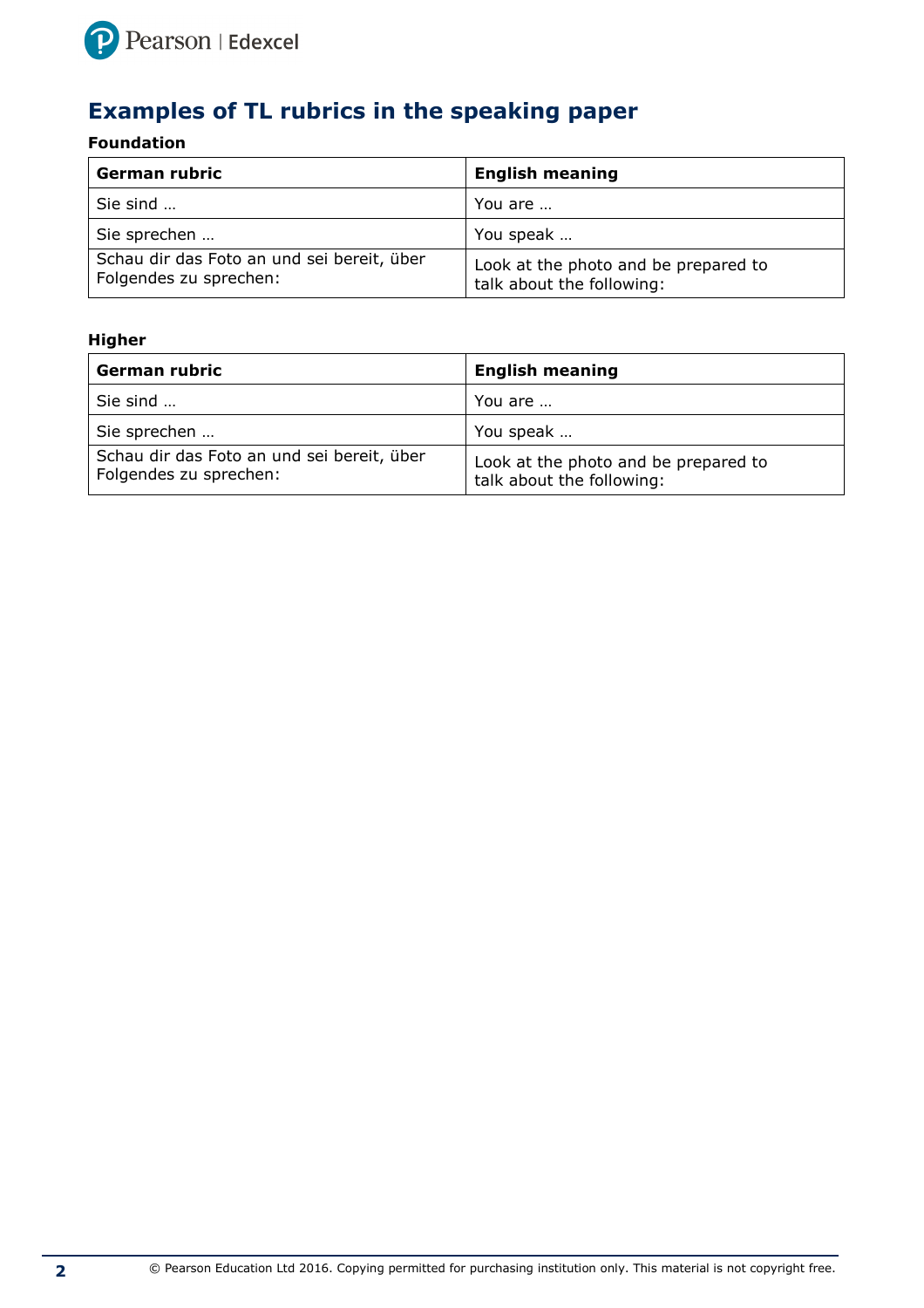

# **Examples of TL rubrics in the reading paper**

## **Foundation**

| <b>German rubric</b>                                                                                    | <b>English meaning</b>                                                                             |
|---------------------------------------------------------------------------------------------------------|----------------------------------------------------------------------------------------------------|
| Lies die Werbung.                                                                                       | Read the advertisement.                                                                            |
| Füllen Sie die Lücke in jedem Satz mit einem<br>Wort aus dem Kasten. Es gibt mehr Wörter<br>als Lücken. | Complete the gaps in each sentence<br>with a word from the box. There are<br>more words than gaps. |
| Lies diesen Blog von  .                                                                                 | Read this blog by                                                                                  |
| Wähle die richtige Antwort [X].                                                                         | Choose the correct answer $[X]$ .                                                                  |
| Lies dieses Infoblatt für                                                                               | Read this information sheet about  .                                                               |
| Was passiert wo? Trage entweder<br>,  ,  oder  ein.                                                     | What goes where? Choose from ,<br>, <b>Or</b> .                                                    |

| <b>German rubric</b>                                                       | <b>English meaning</b>                                                            |
|----------------------------------------------------------------------------|-----------------------------------------------------------------------------------|
| Lies diesen Blog von  .                                                    | Read this blog by                                                                 |
| Wähle die richtige Antwort [X].                                            | Choose the correct answer $[X]$ .                                                 |
| Lies dieses Infoblatt für  .                                               | Read this information sheet about                                                 |
| Was passiert wo? Trage entweder<br>,  ,  oder  ein.                        | What goes where? Choose from ,<br>, <b>or</b> .                                   |
| Lies diesen Artikel über  .                                                | Read this article about                                                           |
| Beantworte die Fragen auf Deutsch.<br>Vollständige Sätze sind nicht nötig. | Answer the questions in German.<br>You do not need to write in full<br>sentences. |